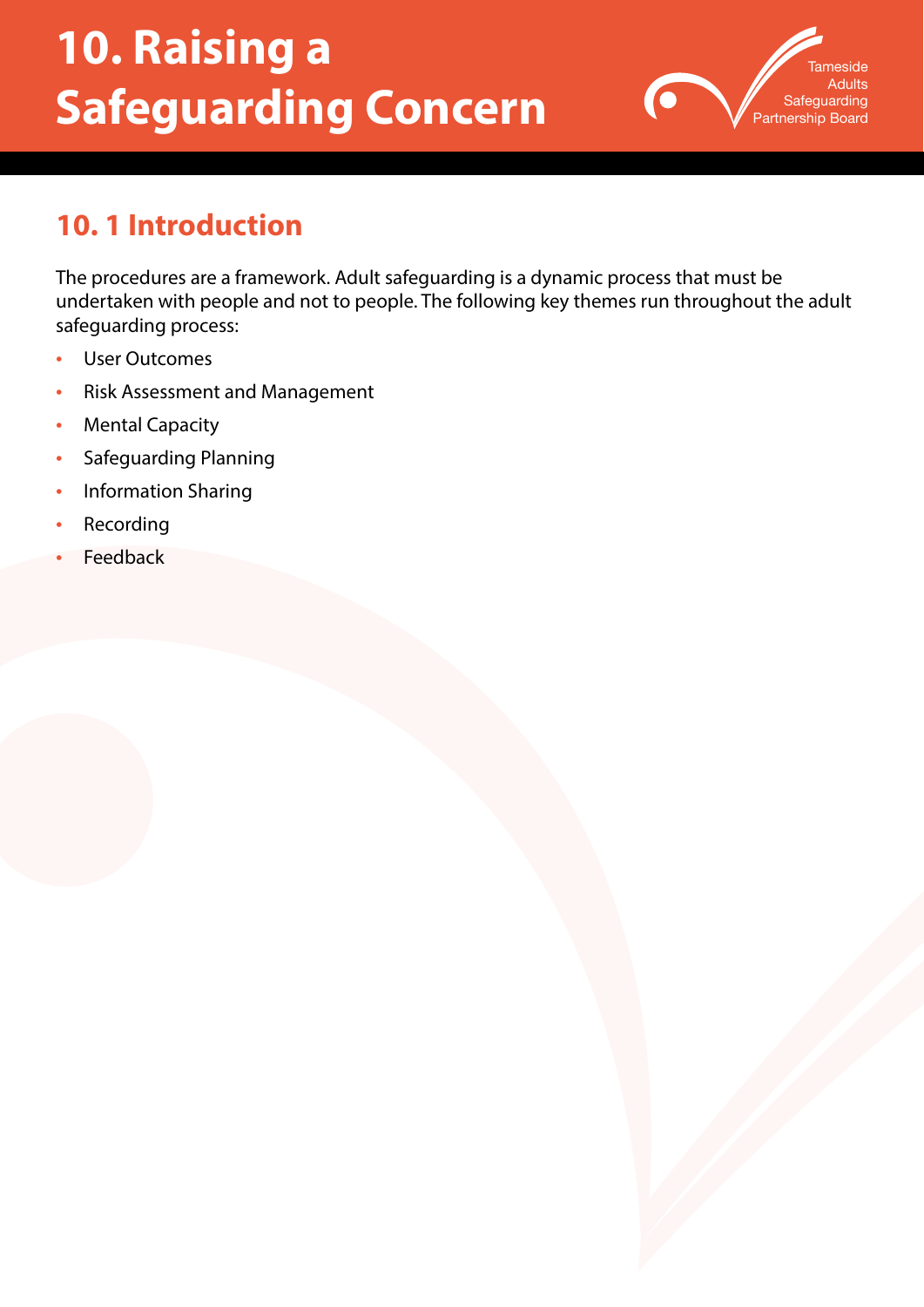Are you concerned that an adult is at risk of or is experiencing abuse or neglect? What types of abuse or neglect are concerned about? Have you had a conversation with the adult about the concerns? Have you sought the views and wishes of the adult?\* Are there any immediate risks to the adult or to others including children? Have you discussed and agreed next steps with the adult?\* Have you provided advice, information or signposted the adult?

(a) Does the adult have needs for the care and support (whether or not the authority is meeting any of those needs) and (b) Is the adult experiencing, or at risk of, abuse of neglect? Section42(1) (a) & (b) Care Act 2014



**There may be circumstances where the safety of the adult or yourself prevent this from happening. If you still have concerns about abuse or neglect and it is not possible or within the scope of your role to have a conversation with the adult, then if in doubt continue with the process and raise a safeguarding concern.**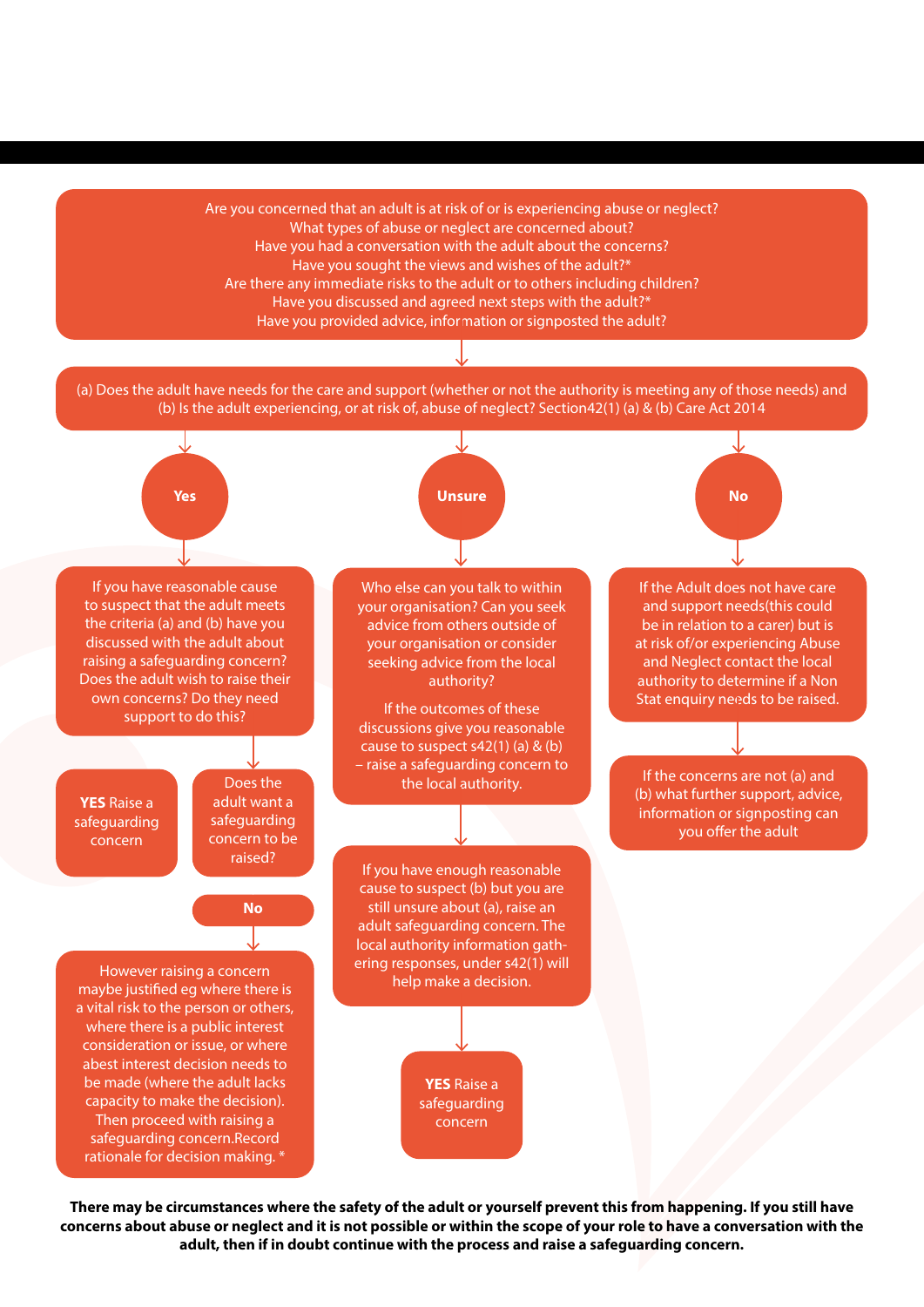# **10.2 What is a Safeguarding Concern?**

Section 42 (1) (a) & (b)

a) Does the adult have needs for the care and support (whether or not the authority is meeting any of those needs)

And

b) Is the adult experiencing, or at risk of, abuse of neglect?

**If the answer is yes to both questions steps must be taken to respond and report the concern.** 

This means that only reasonable cause to suspect that S42 (1) (a) and (b) apply in deciding whether to refer a safeguarding concern to the local authority.

# **10.3 Speak to the Adult**

From the very first stages of concerns being identified, the views of the adult should be gained. This will enable the person to give their perspectives about the potential abuse or neglect concerns that have been raised, and what outcomes they would like to achieve. These views should directly inform what happens next.

Any situations where speaking to the adult increases the potential for endangering safety or increasing risk should be assessed carefully and advice taken from your management, or from an external agency as appropriate. This could be, for example, due to:-

- **retaliation**
- risk of fleeing or removal of the adult from the local area
- In increase in threatening or controlling behaviour

# **10.4 Taking Immediate Action**

Immediate actions may be required to safeguard the adult:-

- When the Adult requests this or when they cannot safeguard themselves.
- If there is immediate danger or someone needs urgent medical attention: call the police (999) or an ambulance and then inform Tameside Adult Social Care
- If you think a criminal offence has been committed support the individual to inform the police
- If you think a child may also be affected or at risk contact Children's Services
- If possible, take action to make sure that other individuals (adults or children) are not at risk
- Take steps to preserve any physical evidence if a crime may have been committed, and preserve evidence through recording.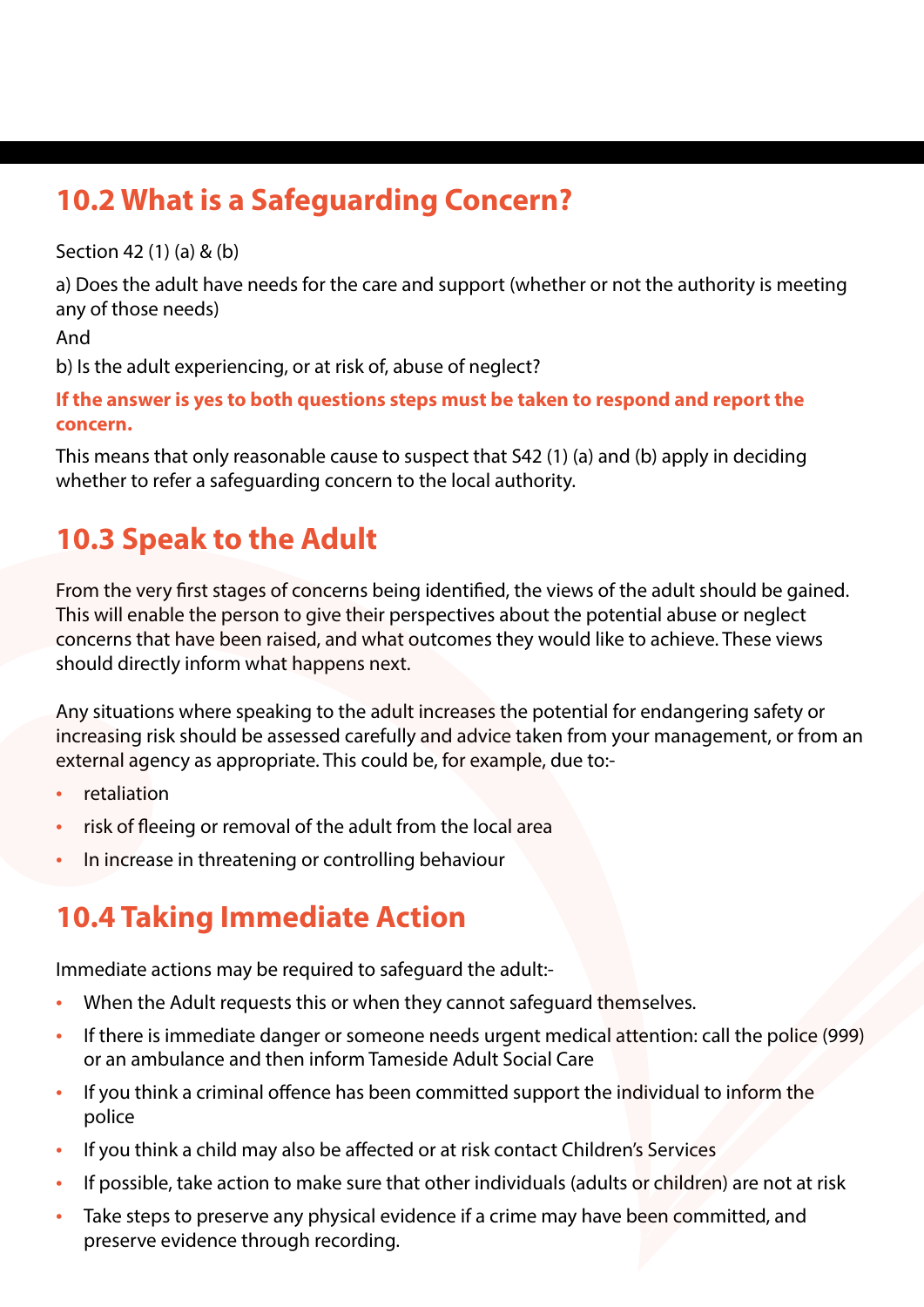# **10.5 Making a Written record**

It is vital a written record of any incident or allegation of crime is made as soon as possible. The record should be as accurate as possible, including what was said and done by the people involved in the incident or concern.

# **10.6 Informing a Manager/Safeguarding Lead**

- Inform a manager or supervisor immediately.
- If your manager is not available you MUST report the concern yourself.
- If you are concerned that a member of staff has abused an adult, you have a duty to report these concerns. You must inform your line manager or supervisor.
- If you are concerned that your line manager has abused an adult, you must inform a senior manager in your organisation, or another designated manager for Safeguarding Adults.

# **10.7 Contact Adult Social Care**

**Anyone who has a concern that an adult is at risk of harm can contact Adult Social Care or the Emergency Duty Team** 

The concern can come to light in various ways, for example:

- A disclosure of abuse by the adult;
- a concern raised by staff or volunteers, others using the service, a carer or a member of the public
- a complaint or concern raised by an adult or a third party who doesn't perceive that it is abuse or neglect

### **10.8 Factors to consider when raising a concern**

### **Safeguarding Principles:-**

### **Accountability**

• Adult safeguarding concerns should be reported to Tameside Adult Social Care without delay.

### **Protection**

- Speak to the Adult in a private and safe place and informing them of any concerns
- How vulnerable is the adult? What personal, environmental and social factors contribute to this?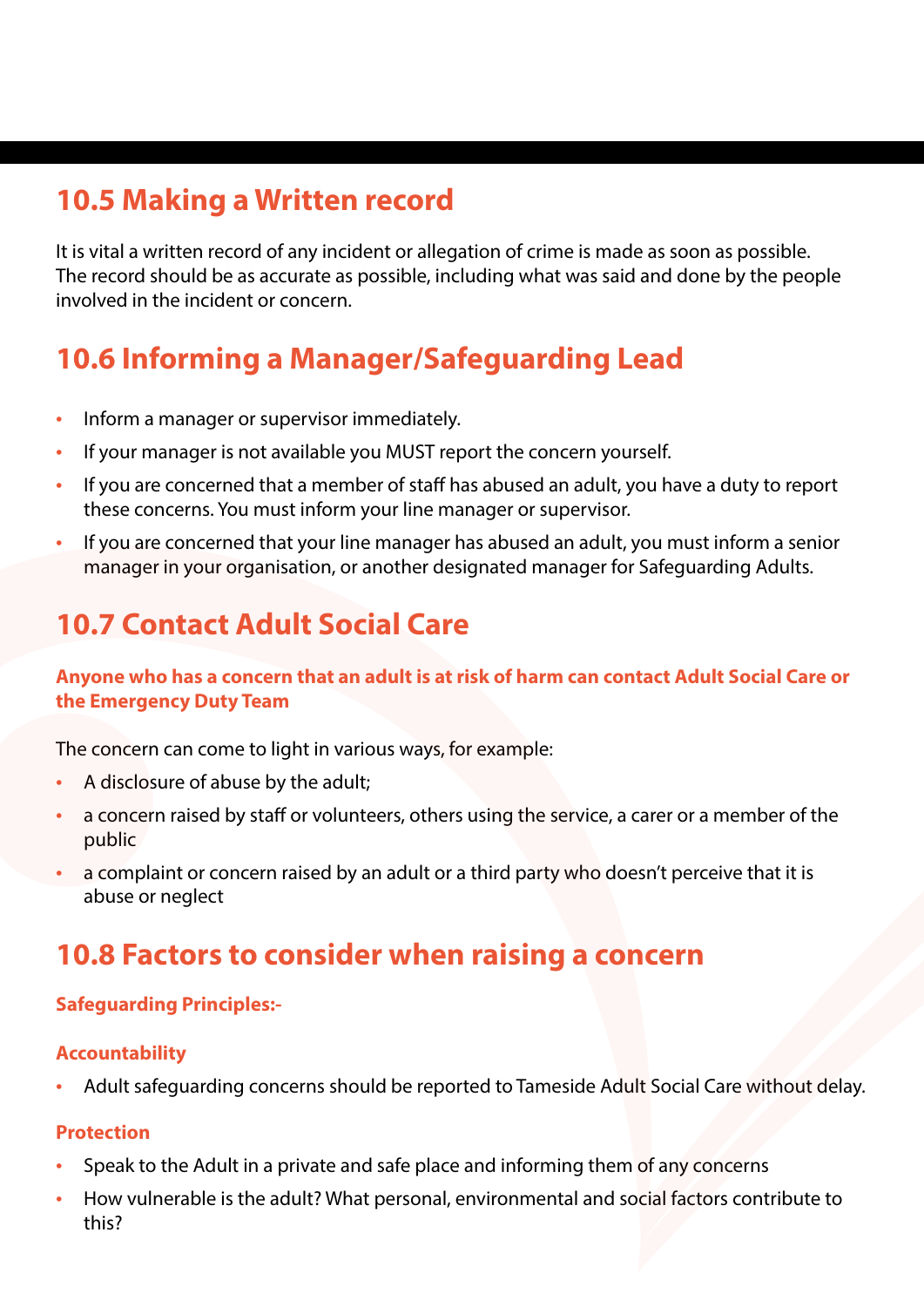- What is the nature and extent of the abuse?
- How long has it been happening? Is it a one-off incident or a pattern of repeated actions?
- What impact is this having on the individual? What physical and/or psychological harm is being caused? What are the immediate and likely longer-term effects of the abuse on their independence and well-being?
- What impact is the abuse having on others?
- What is the risk of repeated or increasingly serious acts involving the person causing the harm?

### **Empowerment**

- Obtain their views on what has happened and what they want done about it
- Give the Adult information about the Safeguarding Adults process and how that could help to make them safer
- Support the Adult to ask questions about issues of confidentiality
- Explaining how they will be kept informed
- Is there any doubt about the mental capacity of an adult to make decisions about their own safety? (Capacity can be undermined by the experience of abuse and where the person is being exploited, coerced, groomed or subjected to undue influence or duress.)

### **Partnership**

- Some referrers in a professional capacity may be asked by Adult Care to complete an Information Gathering Form and send it to Tameside Adult Social Care.
- Information sharing across agency is essential in matters regarding Safeguarding Adults.

### **Proportionality**

- Is the abuse a real or potential crime?
- The matter should be reported to the police where a crime is committed or suspected.

### **Prevention**

- To report concerns to Children's Services if a child is identified as being at risk of harm.
- Are there immediate measures that can be taken to prevent the risk of harm and promote safety?